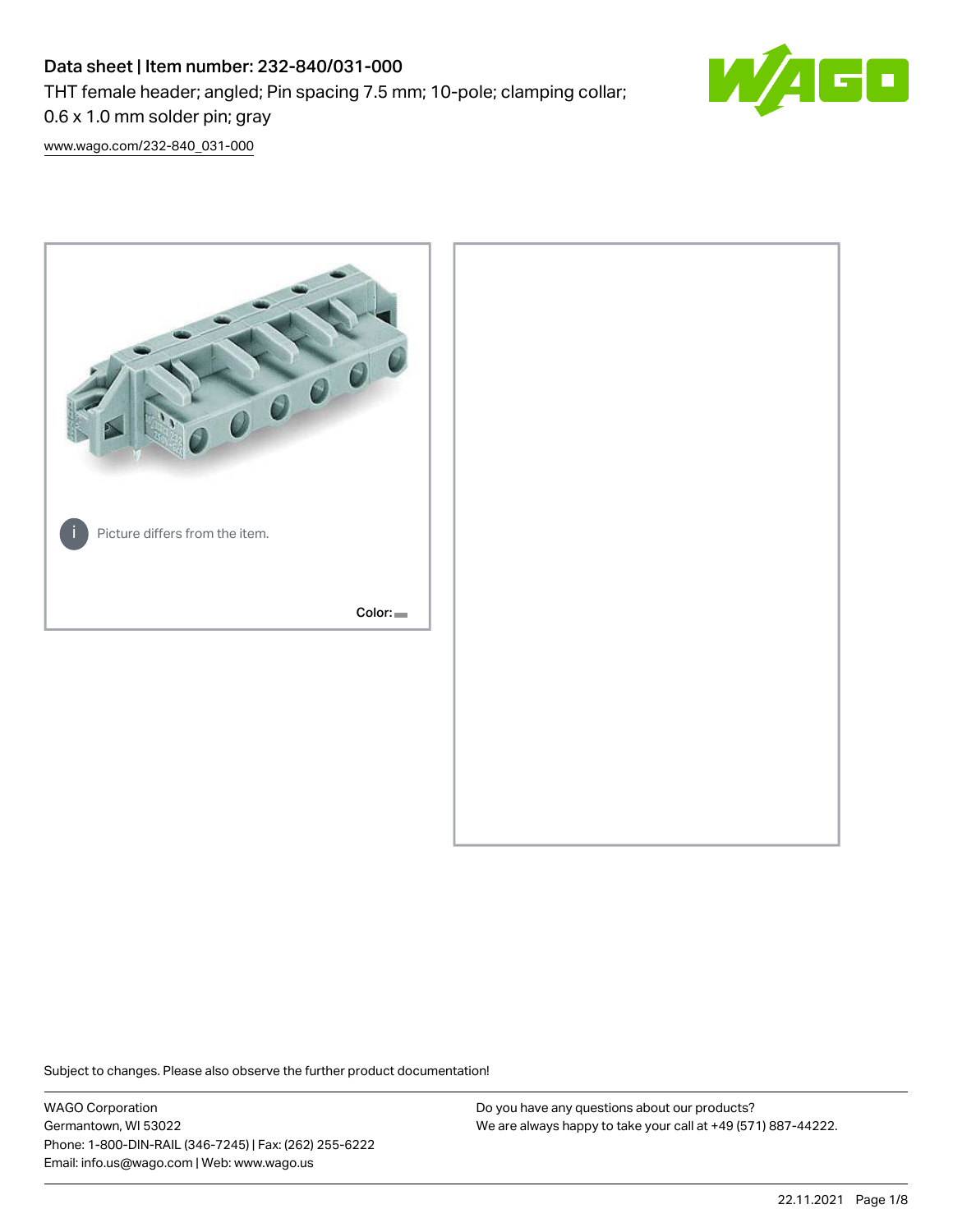



#### Item description

- $\blacksquare$ Horizontal or vertical PCB mounting via straight or angled solder pins
- $\blacksquare$ For board-to-board and board-to-wire connections
- П Touch-proof PCB outputs
- $\blacksquare$ Easy-to-identify PCB inputs and outputs
- With coding fingers  $\blacksquare$

#### Data Notes

Safety information 1 The MCS – MULTI CONNECTION SYSTEM includes connectors without breaking capacity in accordance with DIN EN 61984. When used as intended, these connectors must not be connected /disconnected when live or under load. The circuit design should ensure header pins, which can be touched, are not live when unmated.

Subject to changes. Please also observe the further product documentation!

WAGO Corporation Germantown, WI 53022 Phone: 1-800-DIN-RAIL (346-7245) | Fax: (262) 255-6222 Email: info.us@wago.com | Web: www.wago.us Do you have any questions about our products? We are always happy to take your call at +49 (571) 887-44222.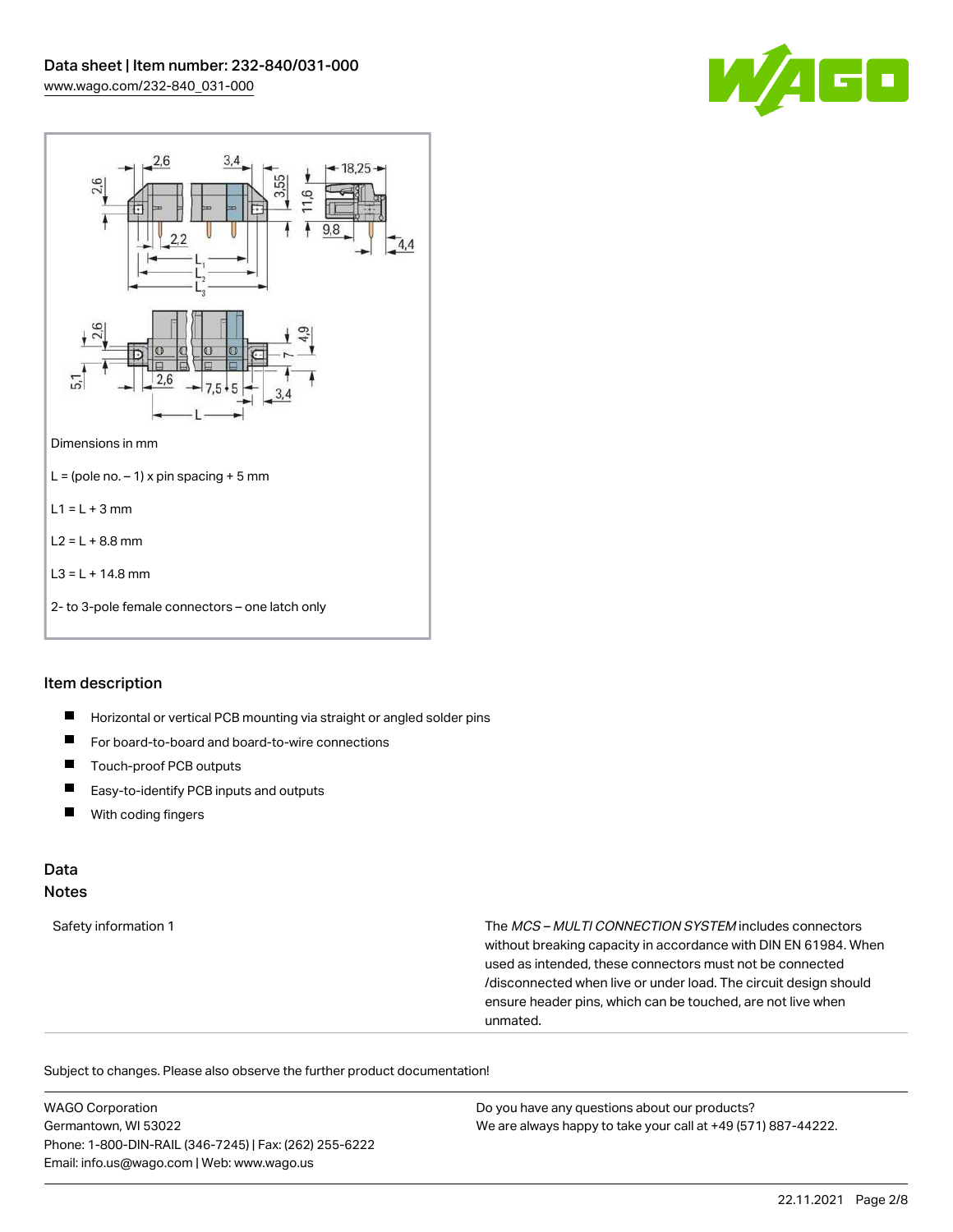

Variants: Other pole numbers

3.8 mm pin projection for male headers with straight solder pins Gold-plated or partially gold-plated contact surfaces Other versions (or variants) can be requested from WAGO Sales or configured at https://configurator.wago.com/

#### Electrical data

### IEC Approvals

| Ratings per                 | IEC/EN 60664-1                                                        |
|-----------------------------|-----------------------------------------------------------------------|
| Rated voltage (III / 3)     | 500 V                                                                 |
| Rated surge voltage (III/3) | 6 <sub>kV</sub>                                                       |
| Rated voltage (III/2)       | 630 V                                                                 |
| Rated surge voltage (III/2) | 6 <sub>kV</sub>                                                       |
| Nominal voltage (II/2)      | 1000V                                                                 |
| Rated surge voltage (II/2)  | 6 <sub>kV</sub>                                                       |
| Rated current               | 12A                                                                   |
| Legend (ratings)            | $(III / 2)$ $\triangle$ Overvoltage category III / Pollution degree 2 |

### UL Approvals

| Approvals per                  | UL 1059 |
|--------------------------------|---------|
| Rated voltage UL (Use Group B) | 300 V   |
| Rated current UL (Use Group B) | 15 A    |
| Rated voltage UL (Use Group D) | 300 V   |
| Rated current UL (Use Group D) | 10 A    |

## Ratings per UL

| Rated voltage UL 1977 | 600 V |
|-----------------------|-------|
| Rated current UL 1977 | ____  |

## CSA Approvals

| Approvals per                   | CSA   |
|---------------------------------|-------|
| Rated voltage CSA (Use Group B) | 300 V |
| Rated current CSA (Use Group B) | 15 A  |
| Rated voltage CSA (Use Group D) | 300 V |
| Rated current CSA (Use Group D) | 10 A  |

.<br>Subject to changes. Please also observe the further product documentation!

WAGO Corporation Germantown, WI 53022 Phone: 1-800-DIN-RAIL (346-7245) | Fax: (262) 255-6222 Email: info.us@wago.com | Web: www.wago.us Do you have any questions about our products? We are always happy to take your call at +49 (571) 887-44222.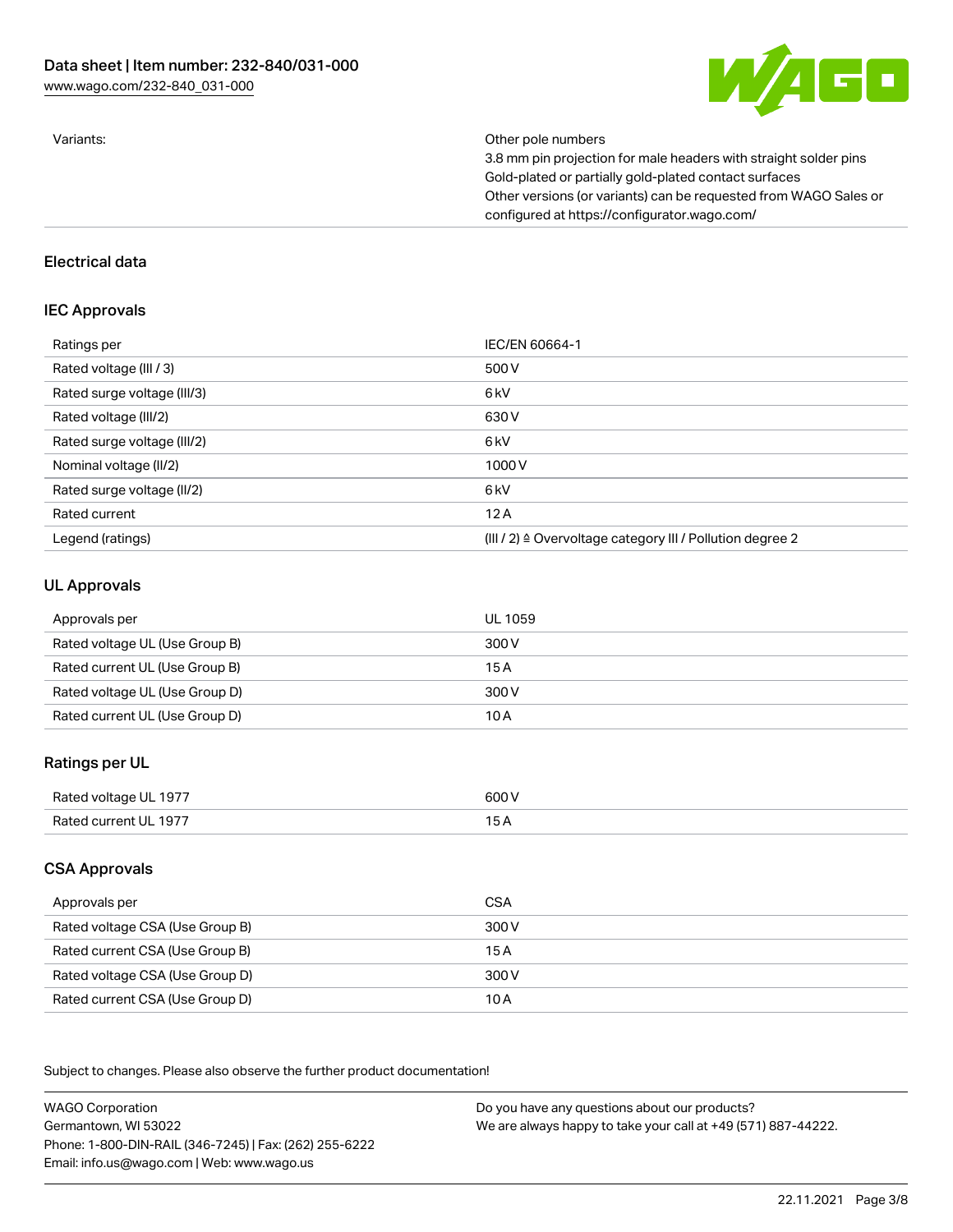[www.wago.com/232-840\\_031-000](http://www.wago.com/232-840_031-000)



## Connection data

| Total number of potentials |  |
|----------------------------|--|
| Number of connection types |  |
| Number of levels           |  |

## Connection 1

| Number of poles | U |
|-----------------|---|
|-----------------|---|

## Physical data

| Pin spacing                          | 7.5 mm / 0.295 inch        |
|--------------------------------------|----------------------------|
| Width                                | 87.3 mm / 3.437 inch       |
| Height                               | 16.6 mm / 0.654 inch       |
| Height from the surface              | 11.6 mm / 0.457 inch       |
| Depth                                | 18.25 mm / 0.719 inch      |
| Solder pin length                    | $5 \,\mathrm{mm}$          |
| Solder pin dimensions                | $0.6 \times 1$ mm          |
| Drilled hole diameter with tolerance | $1.3$ <sup>(+0.1)</sup> mm |

### Mechanical data

| Mounting type | Mounting flange       |
|---------------|-----------------------|
| Mounting type | Feed-through mounting |
|               | Panel mounting        |

#### Plug-in connection

| Contact type (pluggable connector) | Female header  |
|------------------------------------|----------------|
| Connector (connection type)        | for PCB        |
| Mismating protection               | No             |
| Mating direction to the PCB        | 0 <sup>°</sup> |
| Locking of plug-in connection      | Without        |

## PCB contact

| PCB Contact                         | тнт                                        |
|-------------------------------------|--------------------------------------------|
| Solder pin arrangement              | over the entire female connector (in-line) |
| Number of solder pins per potential |                                            |

Subject to changes. Please also observe the further product documentation!

WAGO Corporation Germantown, WI 53022 Phone: 1-800-DIN-RAIL (346-7245) | Fax: (262) 255-6222 Email: info.us@wago.com | Web: www.wago.us Do you have any questions about our products? We are always happy to take your call at +49 (571) 887-44222.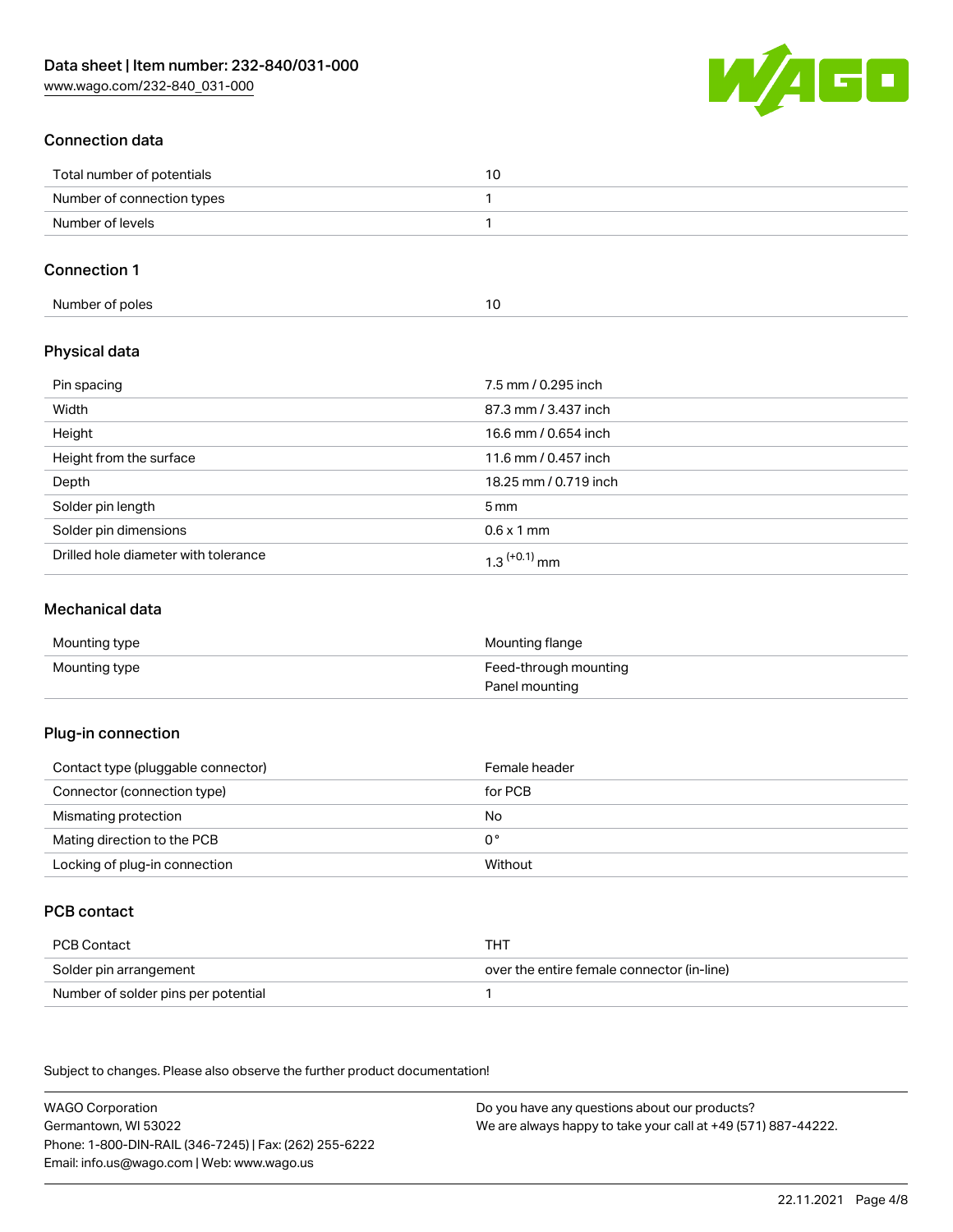

### Material data

| Color                       | gray             |
|-----------------------------|------------------|
| Material group              |                  |
| Insulation material         | Polyamide (PA66) |
| Flammability class per UL94 | V <sub>0</sub>   |
| Contact material            | Copper alloy     |
| Contact plating             | tin-plated       |
| Fire load                   | 0.234 MJ         |
| Weight                      | 11.6g            |

#### Environmental requirements

| Limit temperature range | $-60+85 °C$ |
|-------------------------|-------------|
|-------------------------|-------------|

### Commercial data

| Product Group         | 3 (Multi Conn. System) |
|-----------------------|------------------------|
| PU (SPU)              | 25 Stück               |
| Packaging type        | box                    |
| Country of origin     | DE                     |
| <b>GTIN</b>           | 4044918626491          |
| Customs tariff number | 85366990990            |

### Approvals / Certificates

#### Ship Approvals

| Logo | Approval                                  | <b>Additional Approval Text</b> | Certificate<br>name                |
|------|-------------------------------------------|---------------------------------|------------------------------------|
| ABS  | <b>ABS</b><br>American Bureau of Shipping | $\overline{\phantom{0}}$        | $19-$<br>HG15869876-<br><b>PDA</b> |
|      | <b>DNV GL</b>                             | $\overline{\phantom{0}}$        | TAE000016Z                         |

Det Norske Veritas, Germanischer Lloyd

#### UL-Approvals

|      |                                |                          | Certificate |
|------|--------------------------------|--------------------------|-------------|
| Logo | Approval                       | Additional Approval Text | name        |
|      | UR                             | <b>UL 1059</b>           | E45172      |
|      | Underwriters Laboratories Inc. |                          |             |

Subject to changes. Please also observe the further product documentation!

| <b>WAGO Corporation</b>                                | Do you have any questions about our products?                 |
|--------------------------------------------------------|---------------------------------------------------------------|
| Germantown. WI 53022                                   | We are always happy to take your call at +49 (571) 887-44222. |
| Phone: 1-800-DIN-RAIL (346-7245)   Fax: (262) 255-6222 |                                                               |
| Email: info.us@wago.com   Web: www.wago.us             |                                                               |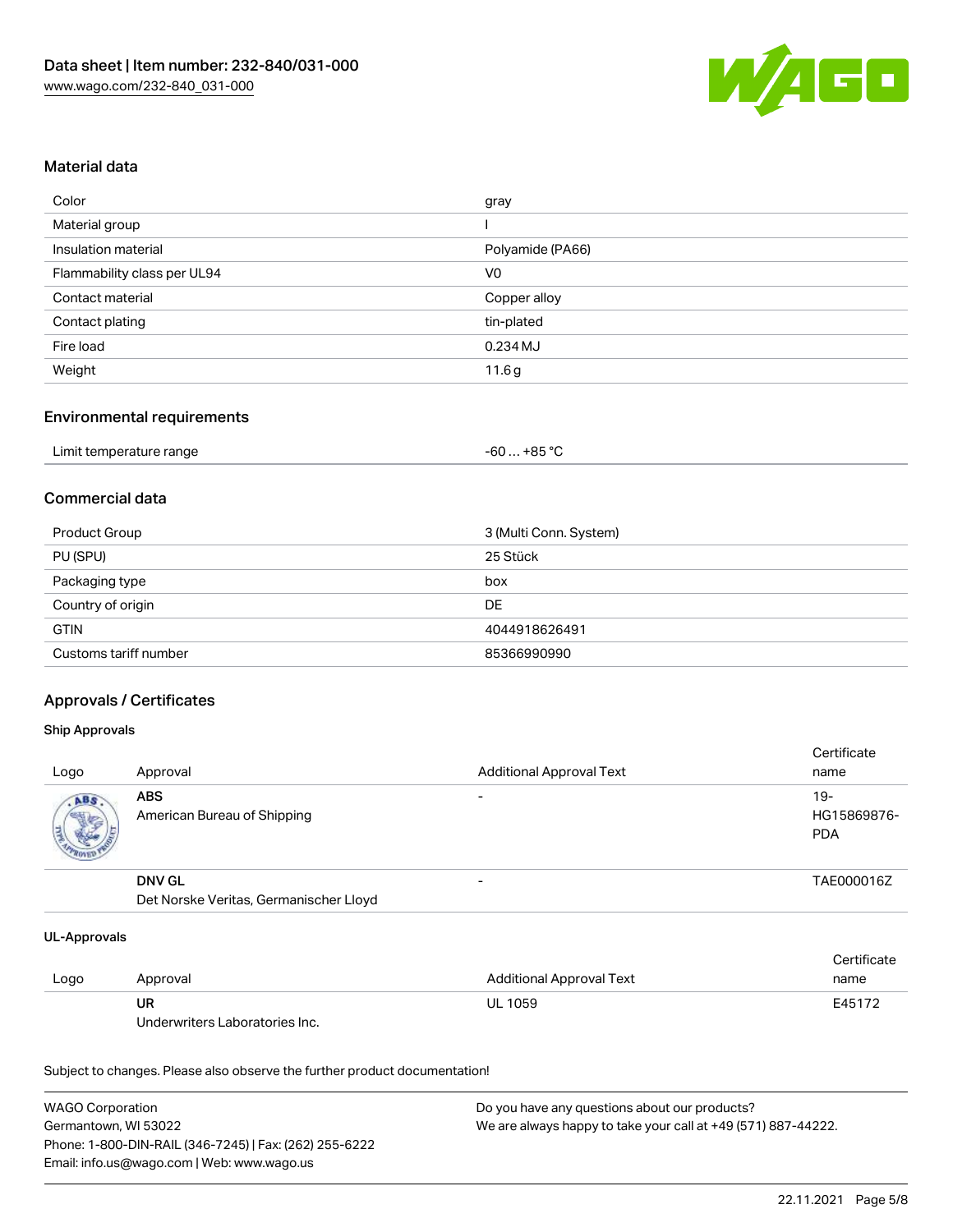

UR

Underwriters Laboratories Inc.

UL 1977 **E 45171** 

 $\blacksquare$ 

### **Counterpart**



Item no.731-610 1-conductor male connector; CAGE CLAMP®; 2.5 mm²; Pin spacing 7.5 mm; 10-pole; 2,50 mm²; gray [www.wago.com/731-610](https://www.wago.com/731-610)

#### Optional accessories

| <b>Testing accessories</b> |  |
|----------------------------|--|
|                            |  |
|                            |  |

| Testing accessories |  |
|---------------------|--|
|---------------------|--|



| Item no.: 210-136<br>Test plug; 2 mm Ø; with 500 mm cable | www.wago.com/210-136 |
|-----------------------------------------------------------|----------------------|
|                                                           |                      |

Item no.: 231-662 Test plugs for female connectors; for 7.5 mm and 7.62 mm pin spacing; 2,50 mm²; light gray [www.wago.com/231-662](http://www.wago.com/231-662)

**Mounting** 

Mounting accessories

|  | T<br>٦ |
|--|--------|

Item no.: 209-147 Next Treff-tapping screw [www.wago.com/209-147](http://www.wago.com/209-147) Item no.: 231-194



Item no.: 231-195 Screw with nut; M2x12; for fixing element [www.wago.com/231-195](http://www.wago.com/231-195)

Self-tapping screw; B 2.2x13, fixing hole 1.8 mm Ø [www.wago.com/231-194](http://www.wago.com/231-194)

Item no.: 231-295 Netther 231-233<br>Screw with nut [www.wago.com/231-295](http://www.wago.com/231-295)

## Downloads Documentation

| Additional Information |            |     |          |
|------------------------|------------|-----|----------|
| Technical explanations | 2019 Apr 3 | pdf | Download |

Subject to changes. Please also observe the further product documentation!

| <b>WAGO Corporation</b>                                | Do you have any questions about our products?                 |
|--------------------------------------------------------|---------------------------------------------------------------|
| Germantown, WI 53022                                   | We are always happy to take your call at +49 (571) 887-44222. |
| Phone: 1-800-DIN-RAIL (346-7245)   Fax: (262) 255-6222 |                                                               |
| Email: info.us@wago.com   Web: www.wago.us             |                                                               |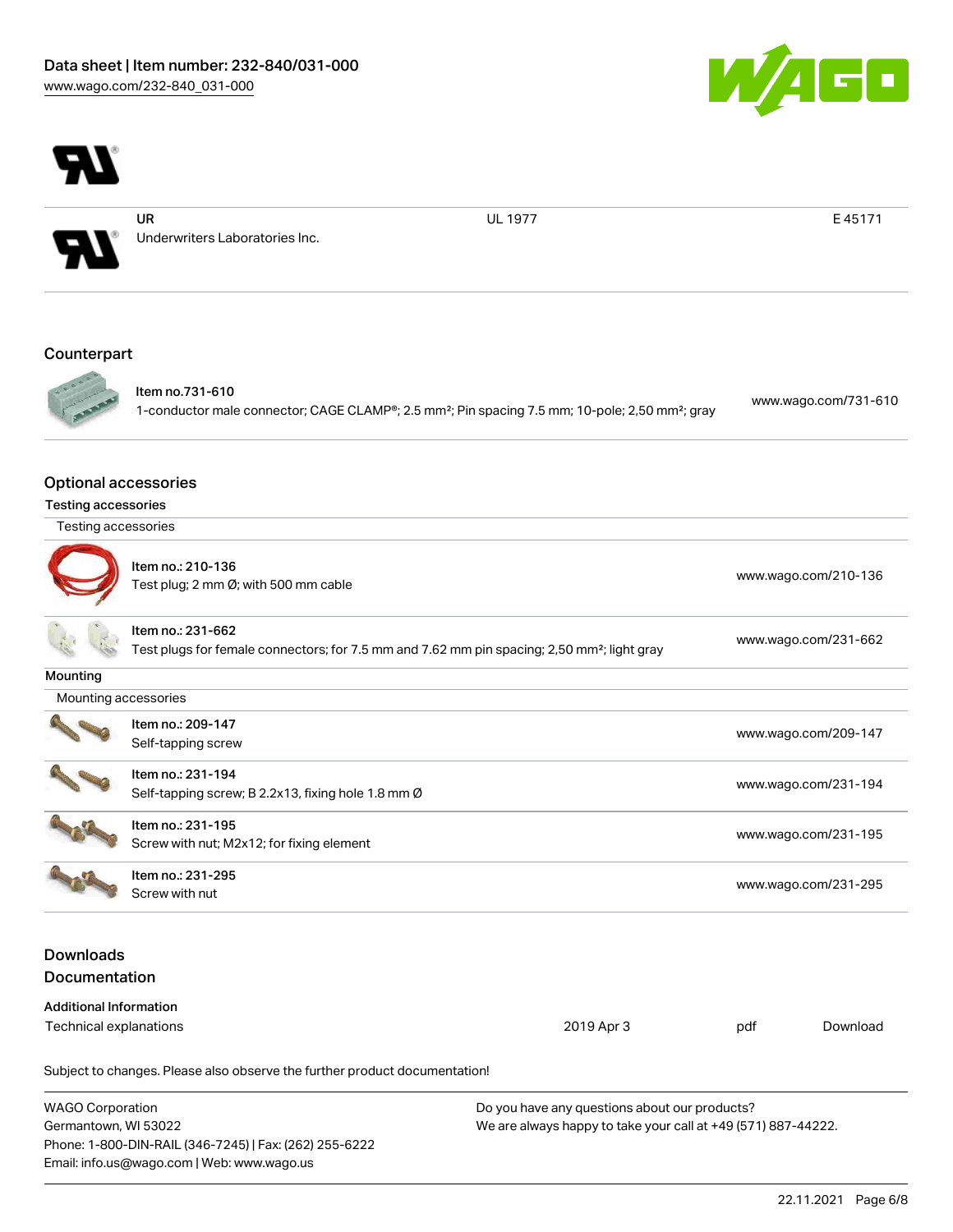

## CAD files

#### CAE data

| EPLAN Data Portal 232-840/031-000 | URL | Download |
|-----------------------------------|-----|----------|
| EPLAN Data Portal 232-840/031-000 | URL | Download |
| <b>PCB Design</b>                 |     |          |

| Symbol and Footprint 232-840/031-000                                                | URL | Download |
|-------------------------------------------------------------------------------------|-----|----------|
| CAx data for your PCB design, consisting of "schematic symbols and PCB footprints", |     |          |
| allow easy integration of the WAGO component into your development environment.     |     |          |

#### Supported formats:

- $\blacksquare$ Accel EDA 14 & 15
- $\blacksquare$ Altium 6 to current version
- $\blacksquare$ Cadence Allegro
- $\blacksquare$ **DesignSpark**
- $\blacksquare$ Eagle Libraries
- $\blacksquare$ KiCad
- Mentor Graphics BoardStation П
- $\blacksquare$ Mentor Graphics Design Architect
- $\blacksquare$ Mentor Graphics Design Expedition 99 and 2000
- $\blacksquare$ OrCAD 9.X PCB and Capture
- $\blacksquare$ PADS PowerPCB 3, 3.5, 4.X, and 5.X
- $\blacksquare$ PADS PowerPCB and PowerLogic 3.0
- $\blacksquare$ PCAD 2000, 2001, 2002, 2004, and 2006
- $\blacksquare$ Pulsonix 8.5 or newer
- П **STL**
- $\blacksquare$ 3D STEP
- $\blacksquare$ TARGET 3001!
- П View Logic ViewDraw
- П Quadcept
- $\blacksquare$ Zuken CadStar 3 and 4
- $\blacksquare$ Zuken CR-5000 and CR-8000

PCB Component Libraries (EDA), PCB CAD Library Ultra Librarian

Subject to changes. Please also observe the further product documentation!

Do you have any questions about our products? We are always happy to take your call at +49 (571) 887-44222.